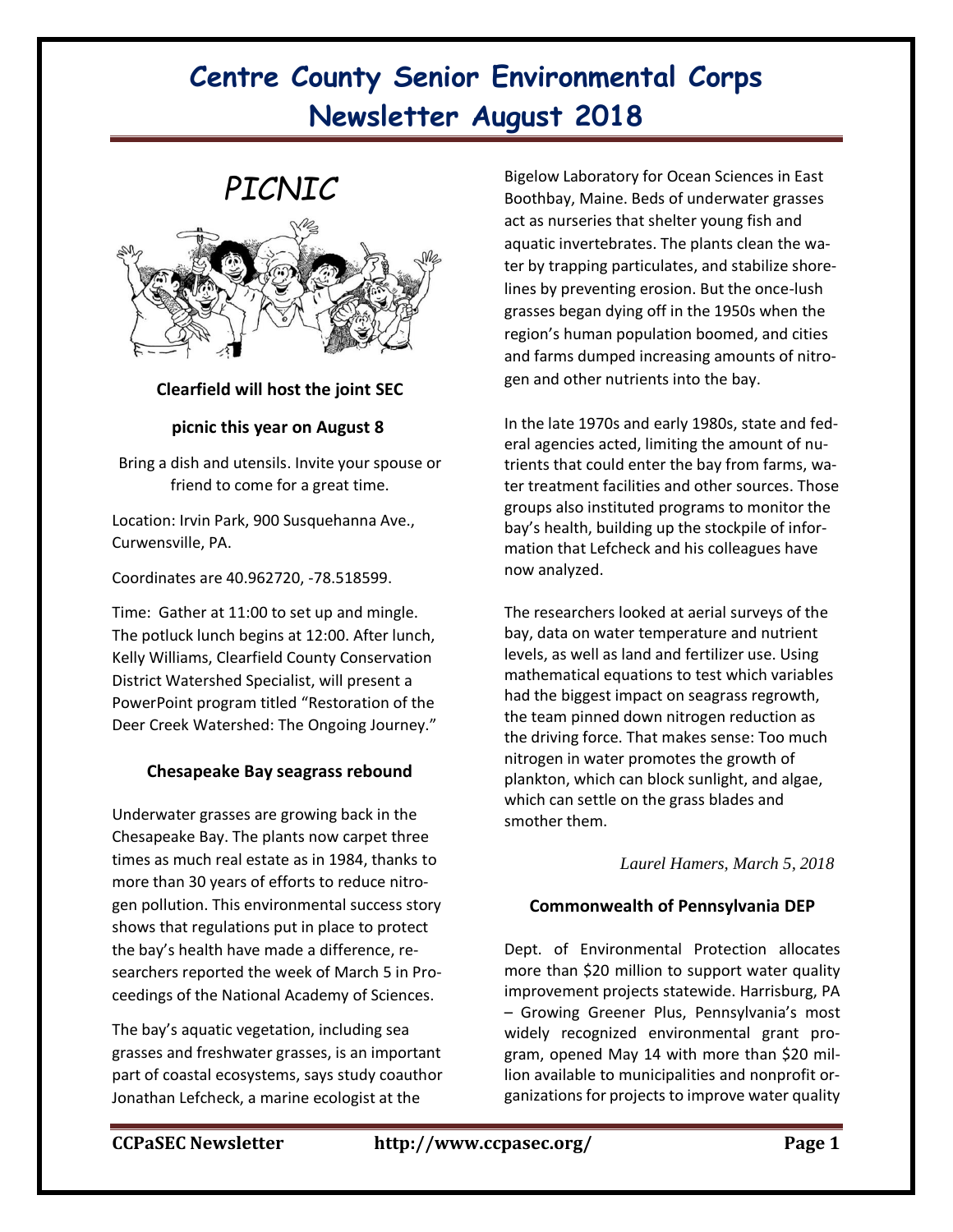in their community or statewide. "Growing Greener Plus has provided almost \$300 million for more than 2,100 projects statewide since its inception," said Department of Environmental Protection (DEP).

*Secretary Patrick McDonnel (Department of Environmental Protection).*

### **YSI DO Meter**

The dissolved oxygen level is dependent on altitude and temperature. Please remember to enter the altitude of your sampling site into the YSI DO meter.

To assure an accurate DO measurement, please inspect the fine gold screen on the probe tip to make sure it is clean. Notify Dan Delotto if it requires cleaning. Do not attempt to clean it yourself**.**





Please remember to keep the sponge pad moist when you calibrate the meter.

## **CCPaSEC Duplicate testing**

We begin duplicate testing this month. The duplicate tests do not determine accuracy. They do not determine which test, the Field team or the QC team, is more accurate. The test is to determine our collective Relative Percent Deviation (RPD).

The RPD is one measure of the quality of our posted data. We are not using Laboratory certified equipment and we cannot expect Laboratory level results. Nature Abounds™ Quality Plan set a goal for the RPD to be less than 20%. It is incumbent upon us to make available the RPD of our data to users. The QC team will publish summary report of the results on our website to provide an indication of the quality of the data to potential users.

### **Giant Hogweed CAUTION**

Pennsylvania, New York and Washington state have the largest number of known giant hogweed (GH) sites. GH can form a monoculture in all habitats but especially riparian areas and wetland communities, displacing native or beneficial plants. **Its poisonous sap poses a serious health threat to humans**.

Alex Childress, 17, was inflicted with secondand third-degree burns after unknowingly touching the plant while he was doing work outside at his landscaping job. Childress reportedly believed the plant was an unwanted weed and went to remove it from the ground.

 *Richmond [Times-Dispatch](https://www.richmond.com/life/health/incoming-va-tech-freshman-spends-nights-in-vcu-burn-unit/article_fa965971-251f-5cac-b02d-f09ea8bda780.html)*

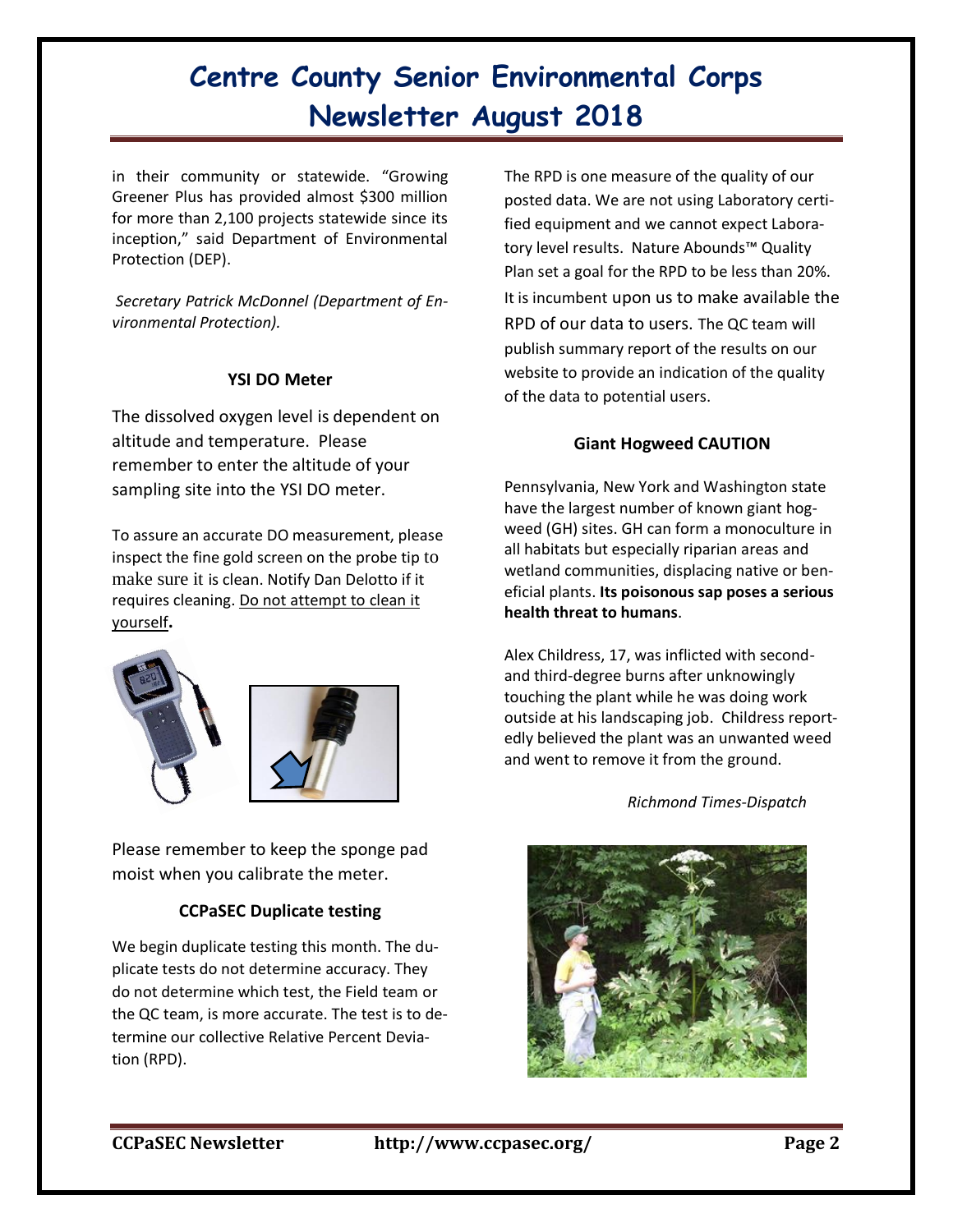#### **Active and healthy aging,** *Xiying Wang*

Xiying Wang, a postdoctoral researcher of the Information Sciences and Technology Department at Pennsylvania State University, is working on a research project that aims to explore people's practices on maintaining their health and well-being and designing web and mobile applications to support their practices. Primarily, there are two focuses of the project.

First, the project aims to cultivate the health and well-being aspects through the lens of creativity and innovation of retirees, where CCPaSEC is a great example to demonstrate the construction of an active and healthy lifestyle through innovative activities. For example, all of the CCPaSEC members are actively engaged in innovative activities such as voluntary water quality monitoring events to improve the local environment of Central Pennsylvania. Some of the members extend their interest in environment sustainability in other self-organized, creative activities, such as releasing over-produced farm trout into the nature, tackling technology challenges, and protecting local farm lands. All of the activities are naturally formed based on a collective and collaborative effort to the local environment and community, in which members actively generated creative concepts and turned those ideas into innovative activities and artifacts that facilitate the development of an active aging.

Second, the project explores the healthy aging through social well-being. CCPaSEC members take the initiatives to actively engage in the social activities which promote their health and well-being, such as stepping into the stream to collect water, hiking as a group to the water monitoring site, and organizing lunch and dinner gathering with the group. This indicates that CCPaSEC is a great model to promote the health and well-being of people, particularly the active engagement in social activities.

Our Grassroots approach to ensuring quality local water is for citizens to view water quality monitoring as a community engagement activity. Engagement and participation in community work strengthens trust and social capital throughout the local community and promotes broader public awareness of local water resources. Water quality monitoring specifically cultivates critical environmental knowledge and skills within the community and provides robust and meaningful activity for members of water groups.

*Dr. Jack Carrol (PSU College of Information Science)* 

### **CCPaSEC Participation**

My information about this research activity comes from a general meeting of a group of people with Jack Carroll, Information Sciences and Technology at Penn State and his team, and with a Ph.D. student Tiffany and a postdoctoral scholar Xiying.

I had a meeting with both Tiffany and Xiying on two separate occasions. Both individuals asked me questions about the benefits to the participants in CCPaSEC work. I have developed a sort of hobby about healthy aging. As a result, I probably talked a lot about the value of staying active in the retirement years. I also talked about the value of conversations that take place on these stream visits.

Both Tiffany and Xiying attended 1 or 2 stream visits with my team and participated in some of our activities. Because of the stream visits they both got a clear picture of what happens on those events. They both asked questions about our motivation and so the discussion about the health of our streams and their value to life in the county took place.

*Ralph Locklin (CCPaSEC Training)*